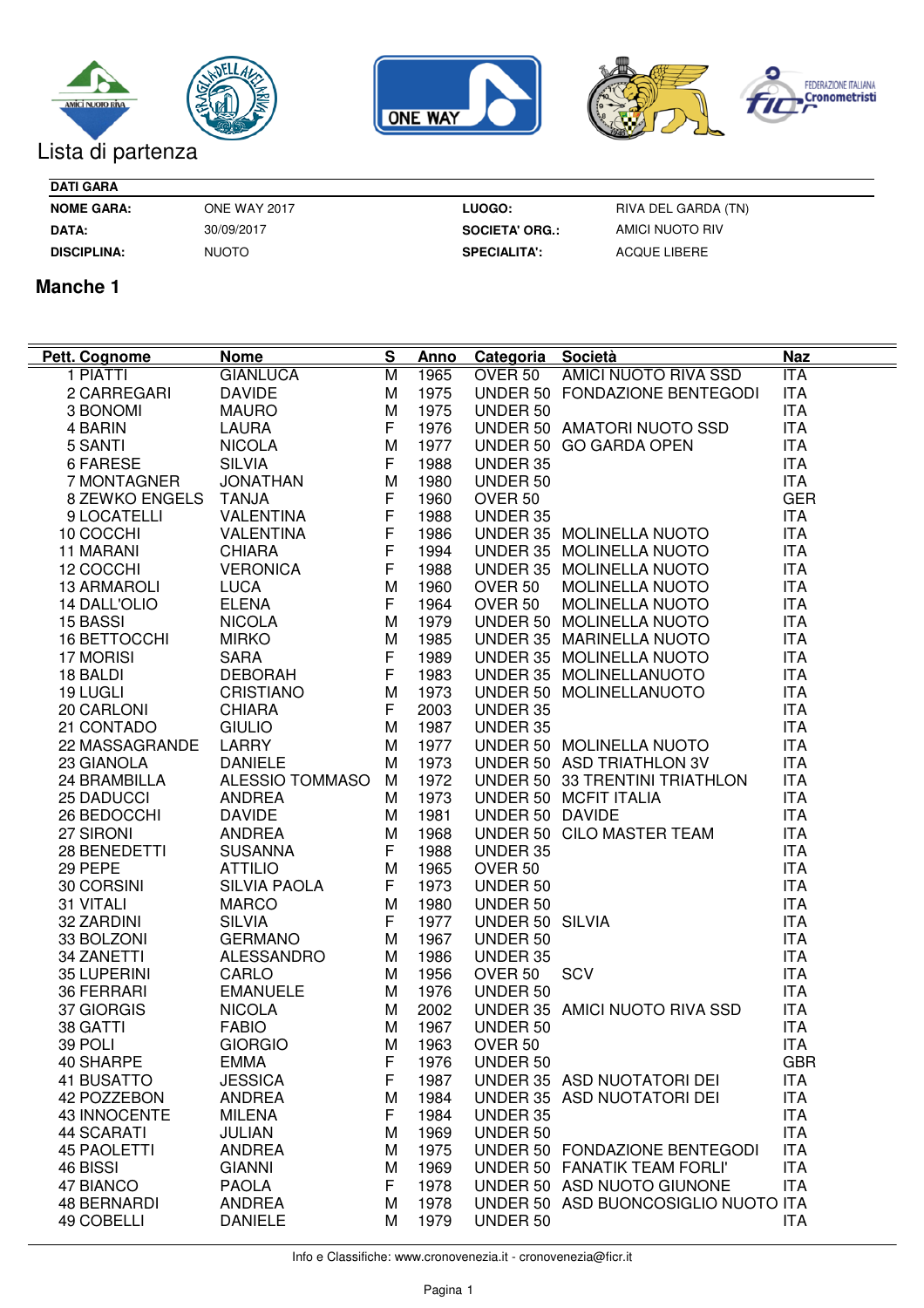





| <b>DATI GARA</b>     |                        |          |             |                       |                                 |            |
|----------------------|------------------------|----------|-------------|-----------------------|---------------------------------|------------|
| <b>NOME GARA:</b>    | <b>ONE WAY 2017</b>    |          |             | LUOGO:                | RIVA DEL GARDA (TN)             |            |
| DATA:                | 30/09/2017             |          |             | <b>SOCIETA' ORG.:</b> | AMICI NUOTO RIV                 |            |
| <b>DISCIPLINA:</b>   | <b>NUOTO</b>           |          |             | <b>SPECIALITA':</b>   | ACQUE LIBERE                    |            |
| Pett. Cognome        | <b>Nome</b>            | <u>s</u> | <u>Anno</u> | Categoria Società     |                                 | <b>Naz</b> |
| 50 ZAGO              | <b>CONSUELO</b>        | F        | 1972        | UNDER 50              |                                 | ITA        |
| 51 BRESCIANI         | <b>GIANLUCA</b>        | M        | 1968        | UNDER 50              |                                 | <b>ITA</b> |
| 52 FONTANARI         | <b>MARIKA</b>          | F        | 1981        |                       | UNDER 50 A.S.D. FERSENTRIATHLON | <b>ITA</b> |
| 53 GIGLIOTTI         | <b>ANTONIO</b>         | M        | 1962        | OVER <sub>50</sub>    | US ACLI ARVALIA NUOTO           | <b>ITA</b> |
| 54 CORTESE           | <b>SALVATORE</b>       | M        | 1977        |                       | UNDER 50 US ACLI ARVALIA NUOTO  | <b>ITA</b> |
| 55 ARRONDO           | <b>FERNANDO</b>        | M        | 1964        | OVER 50               | <b>CLUB FRATERNIDAD(SAN</b>     | <b>URU</b> |
| 56 ZANARELLA         | <b>LEONARDO</b>        | M        | 1996        |                       | UNDER 35 MOLINELLA NUOTO        | <b>ITA</b> |
| 57 VIANELLO          | <b>MATTEO</b>          | M        | 1970        |                       | UNDER 50 LIGER TEAM             | <b>ITA</b> |
| 58 CANTONI           | <b>GIANPAOLO</b>       | M        | 1961        | OVER 50               | C.C.ANIENE                      | <b>ITA</b> |
| 59 DEBATTISTI        | <b>ALDO</b>            | M        | 1964        | OVER 50               | SPORT MANAGEMENT                | <b>ITA</b> |
| 60 CALEFFI           | <b>DAVIDE</b>          | M        | 1984        |                       | UNDER 35 C.C.ANIENE             | <b>ITA</b> |
| 61 POLTRONIERI       | <b>MARCO</b>           | M        | 1968        |                       | UNDER 50 C.C.ANIENE             | <b>ITA</b> |
| 62 CORMIO            | <b>FRANCESCO</b>       | M        | 1965        | OVER <sub>50</sub>    |                                 | <b>ITA</b> |
| 63 PICCIN            | PIERANGELO             | M        | 1958        | OVER <sub>50</sub>    |                                 | <b>ITA</b> |
| <b>64 TRENATO</b>    | <b>CLAUDIA</b>         | F        | 1965        | OVER <sub>50</sub>    |                                 | <b>ITA</b> |
| 65 COSTA             | <b>ALESSANDRO</b>      | M        | 1970        | UNDER 50              |                                 | <b>ITA</b> |
| 66 NESPOLI           | <b>CRISTIAN</b>        | M        | 1970        | UNDER 50              |                                 | <b>ITA</b> |
| 67 ZANNI             | <b>GEMINIANO</b>       | M        | 1966        | OVER 50               |                                 | <b>ITA</b> |
| 68 MALTEMPI          | <b>ALESSANDRO</b>      | M        | 1969        | UNDER 50              |                                 | <b>ITA</b> |
| 69 SBICEGO           | <b>AURORA</b>          | F        | 1989        | UNDER 35              |                                 | <b>ITA</b> |
| 70 FABBRI            | <b>GIROLAMO</b>        | M        | 1956        | OVER 50               | <b>FUMANE TRIATHLON ASD</b>     | <b>ITA</b> |
| 71 BONDANINI         | <b>ANDREA</b>          | M        | 1983        | UNDER 35              |                                 | <b>ITA</b> |
| <b>72 PRAMPOLINI</b> | <b>GABRIELE</b>        | M        | 1970        |                       | UNDER 50 ANATRE SELVAGGE        | <b>ITA</b> |
| 73 PENGO             | <b>SIMONE</b>          | M        | 1976        |                       | UNDER 50 MONTENUOTO             | <b>ITA</b> |
| 74 TRONI             | <b>RICCARDO</b>        | M        | 2001        |                       | UNDER 35 CLORO MANIA SSD RL     | <b>ITA</b> |
| 75 RONCHETTI         | <b>TANIA</b>           | F        | 1972        | UNDER 50              |                                 | <b>ITA</b> |
| 76 VALESANI          | <b>VALENTINA</b>       | F        | 1976        | UNDER 50              |                                 | <b>ITA</b> |
| 77 CAVALLIN          | <b>BARBARA</b>         | F        | 1983        | UNDER 35              |                                 | <b>ITA</b> |
| 78 CADIN             | <b>GIORGIO</b>         | M        | 1968        |                       | UNDER 50 BUONCONSIGLIO NUOTO    | <b>ITA</b> |
| <b>79 VITTORIALI</b> | <b>ALBERTO</b>         | M        | 1981        | UNDER 50              |                                 | <b>ITA</b> |
| 80 CARELLI           | <b>MARCO</b>           | M        | 1968        | UNDER 50              |                                 | <b>ITA</b> |
| 81 CARELLI           | <b>NICOLE</b>          | F        | 2002        |                       | UNDER 35 SSD TEAM LOMBARDIA     | <b>ITA</b> |
| 82 CARELLI           | <b>SAMUEL</b>          | M        | 1998        | <b>UNDER 35</b>       |                                 | <b>ITA</b> |
| 83 CERUTI            | <b>LUCA</b>            | М        | 1975        | UNDER 50              |                                 | <b>ITA</b> |
| 84 CERUTI            | <b>ATENA</b>           | F        | 2002        |                       | UNDER 35 SSD TEAM LOMBARDIA     | <b>ITA</b> |
| 85 LEVORATO          | <b>GIORGIO</b>         | M        | 1957        | OVER 50               | SAN MARCO BELLUNO               | <b>ITA</b> |
| 86 DOTTO             | <b>ANNA</b>            | F        | 1981        |                       | UNDER 50 AMATORI NUOTO SSD      | <b>ITA</b> |
| 87 TABELLINI         | <b>CRISTIAN</b>        | М        | 1973        |                       | UNDER 50 MILLENIUM BRESCIA      | <b>ITA</b> |
| 88 GAZZOLI           | <b>LAURA LUCIANA</b>   | F        | 1968        |                       | UNDER 50 MILLENIUM BRESCIA      | <b>ITA</b> |
| 89 COGO              | <b>MICHELA</b>         | F        | 1997        |                       | UNDER 35 SPORT MANAGEMENT       | <b>ITA</b> |
| 90 CROCCO            | <b>MATTIA</b>          | M        | 1999        |                       | UNDER 35 SPORT MANAGEMENT       | <b>ITA</b> |
| 91 BONINSEGNA        | <b>DEBORA</b>          | F        | 1971        | UNDER 50              |                                 | <b>ITA</b> |
| 92 RONCALLI          | <b>CLAUDIO MASSIMO</b> | M        | 1980        | UNDER 50              |                                 | <b>ITA</b> |
| 93 POLONI            | <b>FRANCESCO</b>       | M        | 1974        | UNDER 50              |                                 | <b>ITA</b> |
| 94 CIPRANI           | <b>FLAVIO</b>          | M        | 1959        | OVER <sub>50</sub>    | <b>MILLENIUM BRESCIA</b>        | <b>ITA</b> |
| 95 BERTONCELLI       | <b>ALEX</b>            | M        | 1978        | UNDER 50 BBTRI        |                                 | <b>ITA</b> |
| 96 BULGARELLI        | <b>CRISTIANA</b>       | F        | 1978        | UNDER 50 BBTRI        |                                 | <b>ITA</b> |
| 97 BERTIN            | <b>GIORGIO</b>         | M        | 1964        | OVER <sub>50</sub>    |                                 | <b>ITA</b> |
| 98 BORHY             | <b>MAURIZIO</b>        | M        | 1956        | OVER <sub>50</sub>    | <b>FUMANE TRIATHLON ASD</b>     | <b>ITA</b> |
| 99 CALANDRINO        | <b>CATERINA</b>        | F        | 1976        |                       | UNDER 50 CUSPROPATRIA MILANO    | <b>ITA</b> |
| 100 ROSSI            | <b>DANIELE</b>         | M        | 1974        |                       | UNDER 50 BOLZANO NUOTO          | <b>ITA</b> |
|                      |                        | M        | 2002        |                       | UNDER 35 BOLZANO NUOTO          | <b>ITA</b> |
| 101 CHIEREGHIN       | <b>MARTIN</b>          |          |             |                       |                                 |            |
| 102 CHIEREGHIN       | <b>SABINE</b>          | F        | 1999        |                       | UNDER 35 BOLZANO NUOTO          | <b>ITA</b> |

Info e Classifiche: www.cronovenezia.it - cronovenezia@ficr.it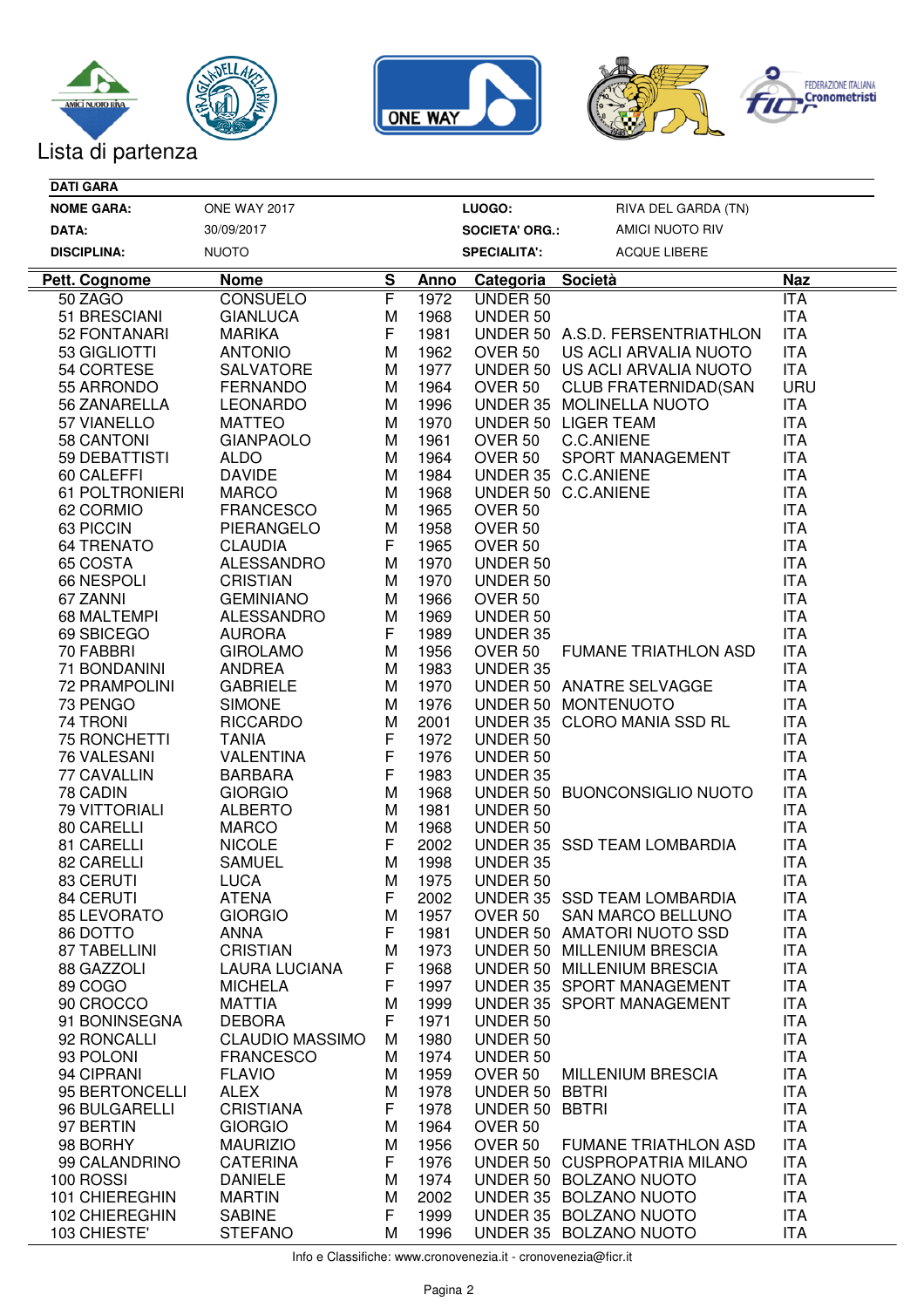





| <b>DATI GARA</b>                 |                     |          |             |                       |                                      |            |
|----------------------------------|---------------------|----------|-------------|-----------------------|--------------------------------------|------------|
| <b>NOME GARA:</b>                | <b>ONE WAY 2017</b> |          |             | LUOGO:                | RIVA DEL GARDA (TN)                  |            |
| DATA:                            | 30/09/2017          |          |             | <b>SOCIETA' ORG.:</b> | AMICI NUOTO RIV                      |            |
| <b>DISCIPLINA:</b>               | <b>NUOTO</b>        |          |             | <b>SPECIALITA':</b>   | ACQUE LIBERE                         |            |
| <b>Pett. Cognome</b>             | <b>Nome</b>         | <u>s</u> | <b>Anno</b> | Categoria Società     |                                      | <b>Naz</b> |
| 104 CORNELLA                     | <b>CHRISTIAN</b>    | M        | 2000        |                       | UNDER 35 BOLZANO NUOTO               | <b>ITA</b> |
| 105 DAL PRI'                     | <b>EMMA</b>         | F        | 2001        |                       | UNDER 35 BOLZANO NUOTO               | <b>ITA</b> |
| 106 DE SANTIS                    | <b>MATTEO</b>       | M        | 2000        |                       | UNDER 35 BOLZANO NUOTO               | <b>ITA</b> |
| 107 DELLANDIO                    | <b>PATRIK</b>       | M        | 2001        |                       | UNDER 35 BOLZANO NUOTO               | <b>ITA</b> |
| 108 FERRARO                      | <b>ALICE</b>        | F        | 2003        |                       | UNDER 35 BOLZANO NUOTO               | <b>ITA</b> |
| 109 FRASNELLI                    | <b>THOMAS</b>       | M        | 2003        |                       | UNDER 35 BOLZANO NUOTO               | <b>ITA</b> |
| 110 HOFER                        | <b>CHRISTIAN</b>    | M        | 1998        |                       | UNDER 35 BOLZANO NUOTO               | <b>ITA</b> |
| 111 HOLZNER                      | <b>FLAVIO</b>       | M        | 2003        |                       | UNDER 35 BOLZANO NUOTO               | <b>ITA</b> |
| 112 JANKALLI                     | <b>LUIS</b>         | M        | 2001        |                       | UNDER 35 BOLZANO NUOTO               | <b>ITA</b> |
| 113 LANDI                        | <b>ZOE</b>          | F        | 2003        |                       | UNDER 35 BOLZANO NUOTO               | <b>ITA</b> |
| 114 MARTINI                      | <b>MICHELE</b>      | M        | 2003        |                       | UNDER 35 BOLZANO NUOTO               | <b>ITA</b> |
| 115 PATTIS                       | <b>ALEX</b>         | M        | 1999        |                       | UNDER 35 BOLZANO NUOTO               | <b>ITA</b> |
| 116 PELLIZZARI                   | <b>SIMONE</b>       | M        | 2001        |                       | UNDER 35 BOLZANO NUOTO               | <b>ITA</b> |
| 117 PUSCEDDU                     | <b>ALESSANDRO</b>   | M        | 1996        |                       | UNDER 35 BOLZANO NUOTO               | <b>ITA</b> |
| 118 PUSCEDDU                     | <b>SOFIA</b>        | F        | 2000        |                       | UNDER 35 BOLZANO NUOTO               | <b>ITA</b> |
| <b>119 SPRINGHETTI</b>           | <b>KATHARINA</b>    | F        | 1998        |                       | UNDER 35 BOLZANO NUOTO               | <b>ITA</b> |
| <b>120 FRANCHETTO</b>            | <b>MATTEO</b>       | M        | 1977        |                       | UNDER 50 NUOTO MASTER VERONA         | <b>ITA</b> |
| <b>121 DRAGHICEVICH</b>          | <b>MABEL</b>        | F        | 1963        | OVER <sub>50</sub>    |                                      | <b>ITA</b> |
| 122 POZZUOLO                     | <b>LUCA</b>         | M        | 1969        | UNDER 50              |                                      | <b>ITA</b> |
| 123 MENSI                        | <b>OMAR</b>         | M        | 1974        | UNDER 50              |                                      | <b>ITA</b> |
| 124 AMABILLI                     | <b>MARCO</b>        | M        | 1979        | UNDER 50              |                                      | <b>ITA</b> |
| 125 QUONDAMATTEO FRANCESCO       |                     | M        | 1977        | UNDER 50              |                                      | <b>ITA</b> |
| 126 BERTAIOLA                    | <b>ANDREA</b>       | M        | 1976        |                       | UNDER 50 NUOTO MASTER PESCHIERA ITA  |            |
| 127 MAROBIN                      | <b>MARCO</b>        | M        | 1980        |                       | UNDER 50   DISERTORI                 | <b>ITA</b> |
| 128 PASETTO                      | <b>ANDREA</b>       | M        | 1987        |                       | UNDER 35   DISERTORI                 | <b>ITA</b> |
| 129 BRUSAROSCO                   | <b>FABIO</b>        | M        | 1982        |                       | UNDER 35   DISERTORI                 | <b>ITA</b> |
| 130 BEVILACQUA                   | <b>FABIO</b>        | M        | 1969        |                       | UNDER 50   DISERTORI                 | <b>ITA</b> |
| 131 CORNETTI                     | <b>FURIO</b>        | M        | 1972        |                       | UNDER 50 SPORT 64 TRIATHLON TEAM ITA |            |
| 132 CAZZAROLLI                   | <b>CLIZIA</b>       | F        | 1986        |                       | UNDER 35 FONDAZIONE BENTEGODI        | ITA        |
| <b>133 ANTONIOLI</b>             | <b>FRANCESCO</b>    | M        | 1967        |                       | UNDER 50 FUMANE TRIATHLON ASD        | <b>ITA</b> |
| 134 FACCINI                      | <b>ALICE</b>        | F        | 1978        | UNDER 50              |                                      | <b>ITA</b> |
| <b>135 CIVETTINI</b>             | <b>CHRISTIAN</b>    | M        | 1974        |                       | UNDER 50 GO GARDA OPEN               | <b>ITA</b> |
| 136 DE TOGNI                     | <b>ENRICO</b>       | M        | 1982        | UNDER 35              |                                      | <b>ITA</b> |
| 137 SANTORO                      | <b>GIUSEPPE</b>     | M        | 1971        |                       | UNDER 50 AQUATIC CENTER SSD          | <b>ITA</b> |
| 138 CASTRACANI                   | <b>GIOVANNI</b>     | M        | 1950        | OVER 50               | <b>AQUATIC CENTER SSD</b>            | <b>ITA</b> |
| 139 CANTARELLA                   | <b>ELISABETTA</b>   | F        | 1981        | UNDER 50              |                                      | <b>ITA</b> |
| 140 BETTIN                       | <b>ALESSANDRO</b>   | M        | 1966        | OVER <sub>50</sub>    |                                      | <b>ITA</b> |
| 141 PALUMBO                      | <b>CHIARA</b>       | F        | 1985        |                       | UNDER 35 FONDAZIONE BENTEGODI        | <b>ITA</b> |
| 142 CASAGRANDA                   | <b>LUCA</b>         | M        | 2000        |                       | UNDER 35 BUONCONSIGLIO NUOTO         | <b>ITA</b> |
| 143 DALLA VIA                    | <b>MAURIZIO</b>     | M        | 1960        | OVER 50               | C Y LASER TRIATHLON                  | <b>ITA</b> |
| <b>144 CUCCINIELLO</b>           | <b>LUCA</b>         | M        | 1977        | UNDER 50              |                                      | <b>ITA</b> |
| 145 GAZZIERO                     | <b>IVO</b>          | M        | 1976        | UNDER 50              |                                      | <b>ITA</b> |
| 146 FALCONE                      | <b>MATTIA</b>       | M        | 1987        |                       | UNDER 35 TRILEDROENERGY TEAM         | <b>ITA</b> |
| 147 SARTORI                      | <b>DANIELE</b>      | M        | 1983        |                       | UNDER 35 33 TRENTINI TRIATHLON       | <b>ITA</b> |
| 148 ANDREIS                      | <b>MATTEO</b>       | M        | 1976        |                       | UNDER 50 AMICI NUOTO RIVA SSD        | <b>ITA</b> |
| 149 CRESSOTTI                    | <b>MICHELE</b>      | M        | 1983        |                       | UNDER 35 AMICI NUOTO RIVA SSD        | <b>ITA</b> |
| 150 FRANZESE                     | <b>GIAMPIETRO</b>   | M        | 1973        | UNDER 50              |                                      | <b>ITA</b> |
| 151 GASPARELLA                   | <b>MICAELA</b>      | F        | 1972        | UNDER 50              |                                      | <b>ITA</b> |
| 152 MORO OLIVIEROS MELCHOR       |                     | M        | 1971        | UNDER 50              |                                      | <b>ITA</b> |
| 153 RAFFA                        | <b>SALVATORE</b>    | M        | 1980        | UNDER 50              |                                      | <b>ITA</b> |
| 154 BONETTI                      | <b>TOMMASO</b>      | M        | 1988        | UNDER 35              |                                      | <b>ITA</b> |
|                                  | <b>CLAUDIA</b>      | F        | 1964        | OVER <sub>50</sub>    |                                      | <b>ITA</b> |
|                                  |                     |          |             |                       |                                      |            |
| 155 ASSIRELLI<br>156 CAPODIFERRO | <b>MARCELLO</b>     | M        | 1972        | UNDER 50              |                                      | <b>ITA</b> |

Info e Classifiche: www.cronovenezia.it - cronovenezia@ficr.it